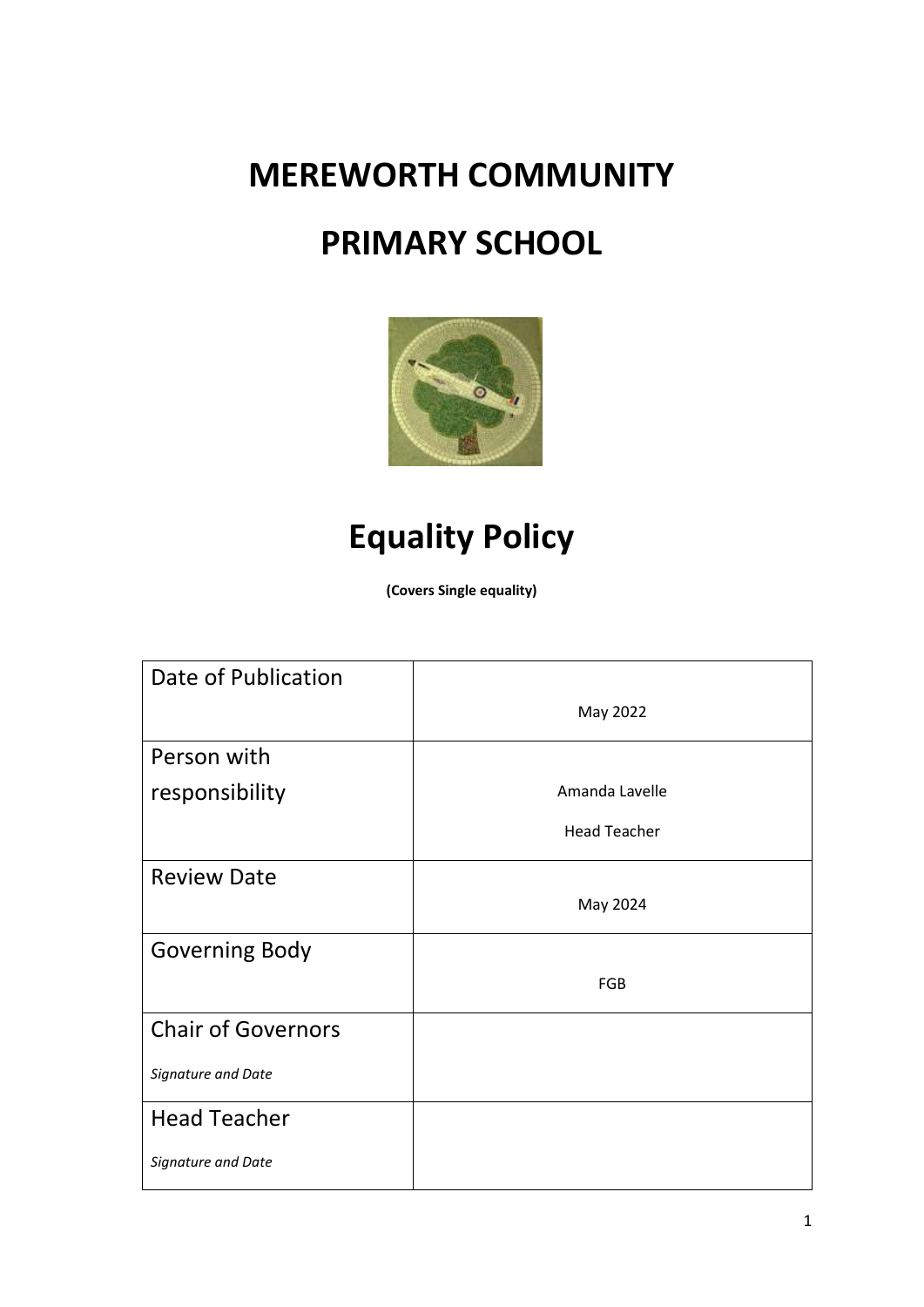#### Objectives of the Policy

This policy outlines how Mereworth School creates equal opportunities for all and values all members of the school equally. We believe the Equality Act provides a framework to support our commitment to valuing diversity, tackling discrimination, promoting equality and fostering good relationships between people. It also ensures that we continue to tackle issues of disadvantage and underachievement of different groups. We aim to develop a culture of inclusion and diversity in which all those connected to the school feel proud of their identity and able to participate fully in school life.

Our approach to equality is based on the following key principles:

- All learners are equal
- We recognise, respect and value difference and understand that diversity is a strength
- We foster positive attitudes and relationships
- We foster a shared sense of belonging and cohesion
- We observe good equalities practice for our staff
- We have the highest expectations of our children
- We work to raise standards for all children

#### Legislation and Guidance

The Equality Act 2010 was introduced to ensure protection from discrimination, harassment and victimisation on the grounds of specific characteristics (referred to as protected characteristics). This means that schools cannot discriminate against pupils or treat them less favourably because of their sex (gender), race, disability, religion or belief, gender reassignment or sexual orientation. In order to ensure that all pupils are protected from discrimination, the school collects information on protected characteristics.

We recognise that these duties reflect international human rights standards as expressed in the UN Convention on the Rights of the Child, the UN Convention on the Rights of People with Disabilities and the Human Rights Act 1998.

The Act requires all public organisations, including schools, to comply with the Public Sector Equality Duty and outlines two specific duties:

#### The Public Sector Equality Duty or 'General Duty'

This requires all public organisations including schools to:

- Eliminate unlawful discrimination, harassment and victimisation
- Advance equality of opportunity between different groups
- Foster good relationships and positive attitudes between different groups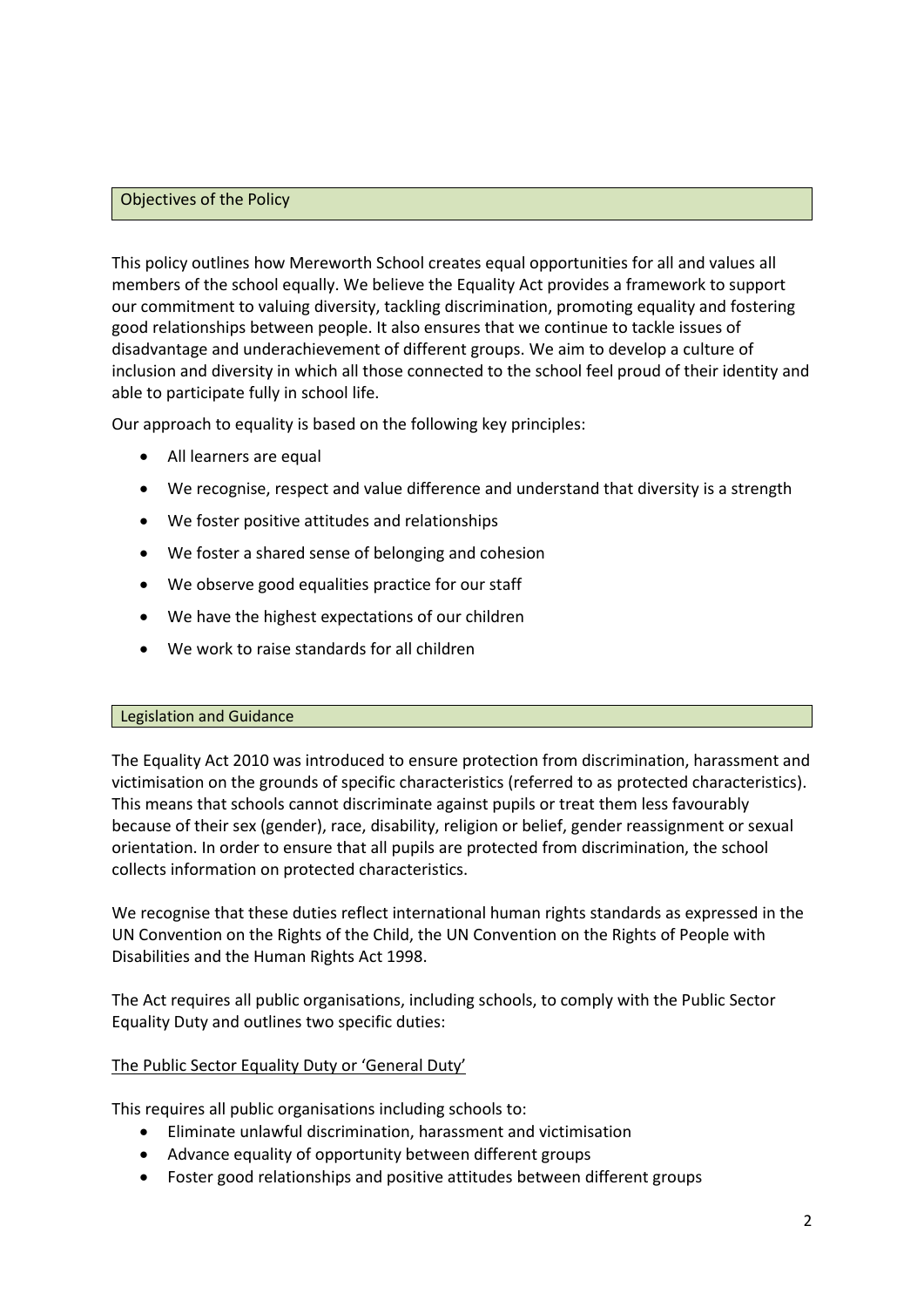# The Two Specific Duties

This requires all public organisations including schools to:

- Publish information to show compliance with the Equality Duty at least annually
- Set and publish at least one or more Equality Objectives that are specific and measurable, at least every four years.

We set, review and update our equality objectives very two years and report annually to the governing body on the progress towards achieving them. We involve representatives from all school stakeholders when reviewing these.

#### Roles and Responsibilities

# **The Governing body will:**

- Ensure that the school complies with all relevant legislation
- Ensure that people are not discriminated against when applying for jobs at our school on the grounds of race, gender or disability
- That the equality information and objectives set in this publication are published and communicated throughout the school and that they are reviewed at least every four years

The equality lead governor is **Elizabeth Earl**. She will:

- Meet with the designated member of staff to discuss any issues and how these are to be addressed
- Ensure they're familiar with all relevant legislation and the content of this document
- Attend appropriate equality and diversity training
- Report back to the full governing body regarding any issues

#### **Head Teacher and Leadership Team will:**

- Ensure the policy is implemented and that all staff are aware of their responsibilities and are given appropriate training and support. New staff are given training on equality issues as part of their induction and all staff receive refresher training at least annually
- Promote the principle of equal opportunity when developing the curriculum and promotes respect for other people and give equal opportunities to participate in all aspects of school life
- Take appropriate action in cases of unlawful discrimination

#### **Teaching and Support Staff will:**

- Promote an inclusive and collaborative ethos in their classroom
- Challenge prejudice and discrimination
- Deal fairly and professionally with any prejudice-related incidents that may occur
- Plan and deliver curricula and lessons that reflect the school's values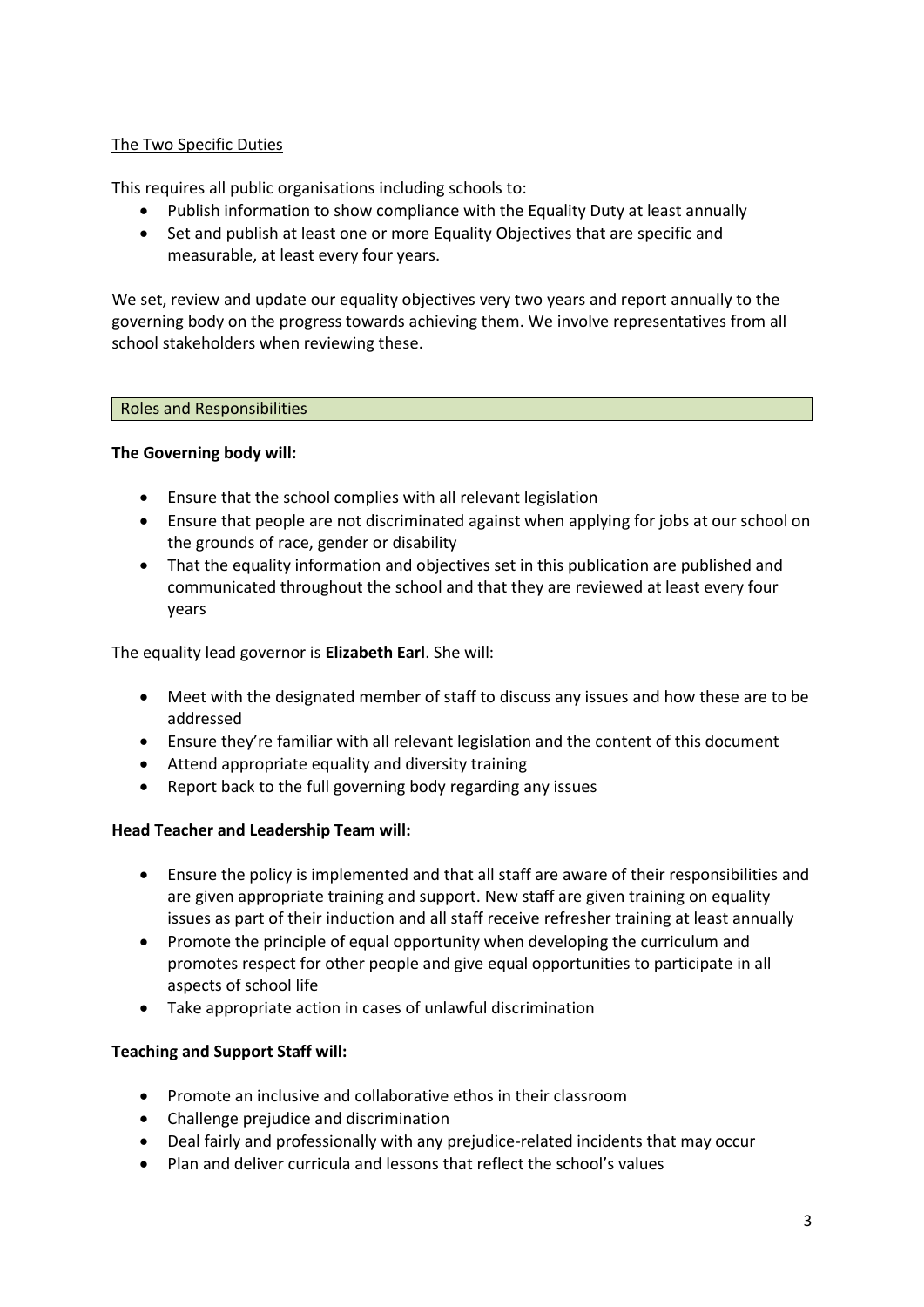- Maintain the highest expectations of success for all pupils
- Support different groups of pupils in their class through differentiated planning and teaching, especially those who may (sometimes temporarily) find academic learning difficult
- Keep up-to-date with equalities legislation relevant to their work

The designated member of staff responsible for equalities, **Kathryn Delaney**, will:

- Support the Head teacher in promoting knowledge and understanding of the equality objectives amongst staff and pupils
- Meet with the equality lead governor to raise and discuss issues

Children, visitors and contractors are expected to have regard to this document.

Eliminating Discrimination

The school is aware of its responsibilities under the Equality Act 2010 and where relevant, out policies include reference to the importance of avoiding discrimination, harassment and victimisation and other prohibited conduct.

We are committed to working for equality for all of our staff, parents/carers and children to meet our duties under the Equality Act 2010. We will do this by:

- Following the Equality Policy
- Ensuring the children feel safe at school and address all bullying with reference to the behaviour and Anti bullying policies
- Report, respond and monitor all racist incidents
- Regularly monitor the curriculum to ensure that it meets the needs of all of our children. We are aware of the Reasonable Adjustment duty for disabled pupils and ensure that nobody is disadvantaged because of their needs and requirements
- Teaching is of the highest quality to ensure that all children reach their full potential and all children are given equal entitlement to success
- Track the progress of all children to ensure rapid progress and interventions are timely and effective
- We ensure that transgender parents, staff and children are welcomed into our school community and that any discrimination towards them will be challenged
- Our admissions arrangements are fair and transparent and we do not discriminate against pupils by treating them less favourably on the grounds of their sex, race, disability, religion or belief, sexual orientation or gender reassignment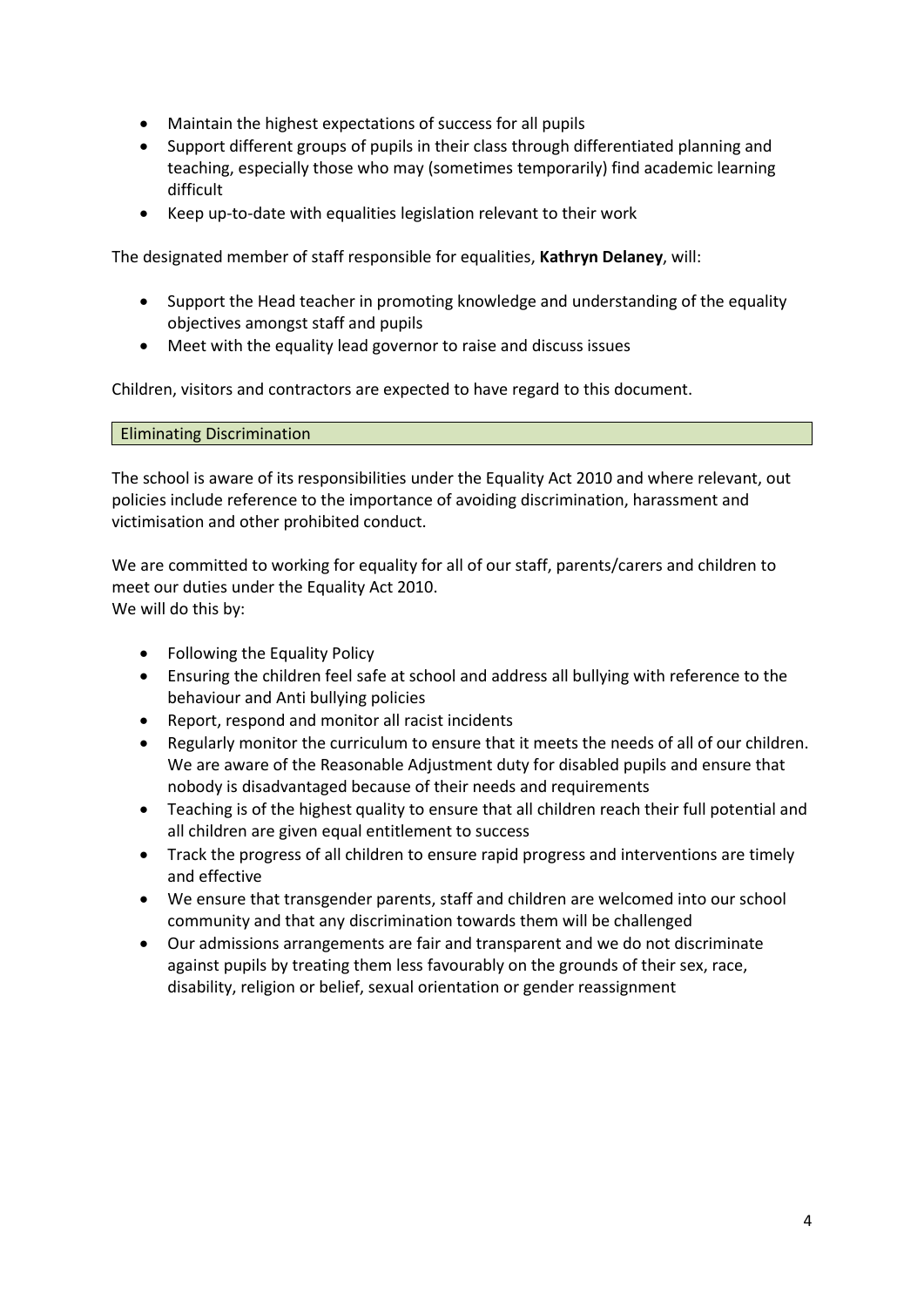#### Advancing Equality of Opportunity

As set out in the DfE guidance on the Equality Act, the school aims to advance equality of opportunity by:

- Using the information we gather to identify underachieving groups or individuals and plan targeted intervention programmes to close any gaps
- Improve high standards, regardless of gender or vulnerable learners, by putting in place additional interventions and utilise Pupil Progress Meetings to track and review all children's learning and progress.
- Working in partnership with parents and carers
- Continuing to review parental engagement opportunities, including new initiatives; Celebration of Learning, Formal Parents consultations (to be offered during the day) and 'Chill and Chat meetings' for parents arranged for every term
- Listening to pupils at all times
- Use a range of teaching strategies to meet the needs of all pupils
- We are alert and proactive about the potentially damaging impact of negative language in matters such as race, gender, disability and sexuality

# Fostering good Relations and Positive Attitudes

The school aims to foster good relationships and positive attitudes between those who share a protected characteristic and those who do not share it by:

- Ensuring that equality and diversity is embedded across the curriculum and in collective worship
- Preparing our pupils for life in a diverse and society and ensure that there are activities across the curriculum to promote the spiritual, moral, social and cultural development of all our learners
- Promoting a whole school ethos and values that challenge prejudice based discriminatory language, attitudes and behaviour (for example through our 'Values Based Education')
- Providing pupils with opportunities to appreciate their own culture and celebrate the diversity of other cultures
- Working with the local community
- Holding assemblies dealing with relevant issues. External visitors are invited to contribute and pupils are encouraged to lead assemblies e.g. school council
- Ensuring School Council, Health Ambassadors and Eco Warriors use voting systems and a democratic process for selecting pupils to represent their class

Equal Opportunities for Staff

We are committed to the implementation of equal opportunities principles and the monitoring and active promotion of equality in all aspects of staffing and employment.

All staff appointments and promotions are made on the basis of merit and ability and are in compliance with the law.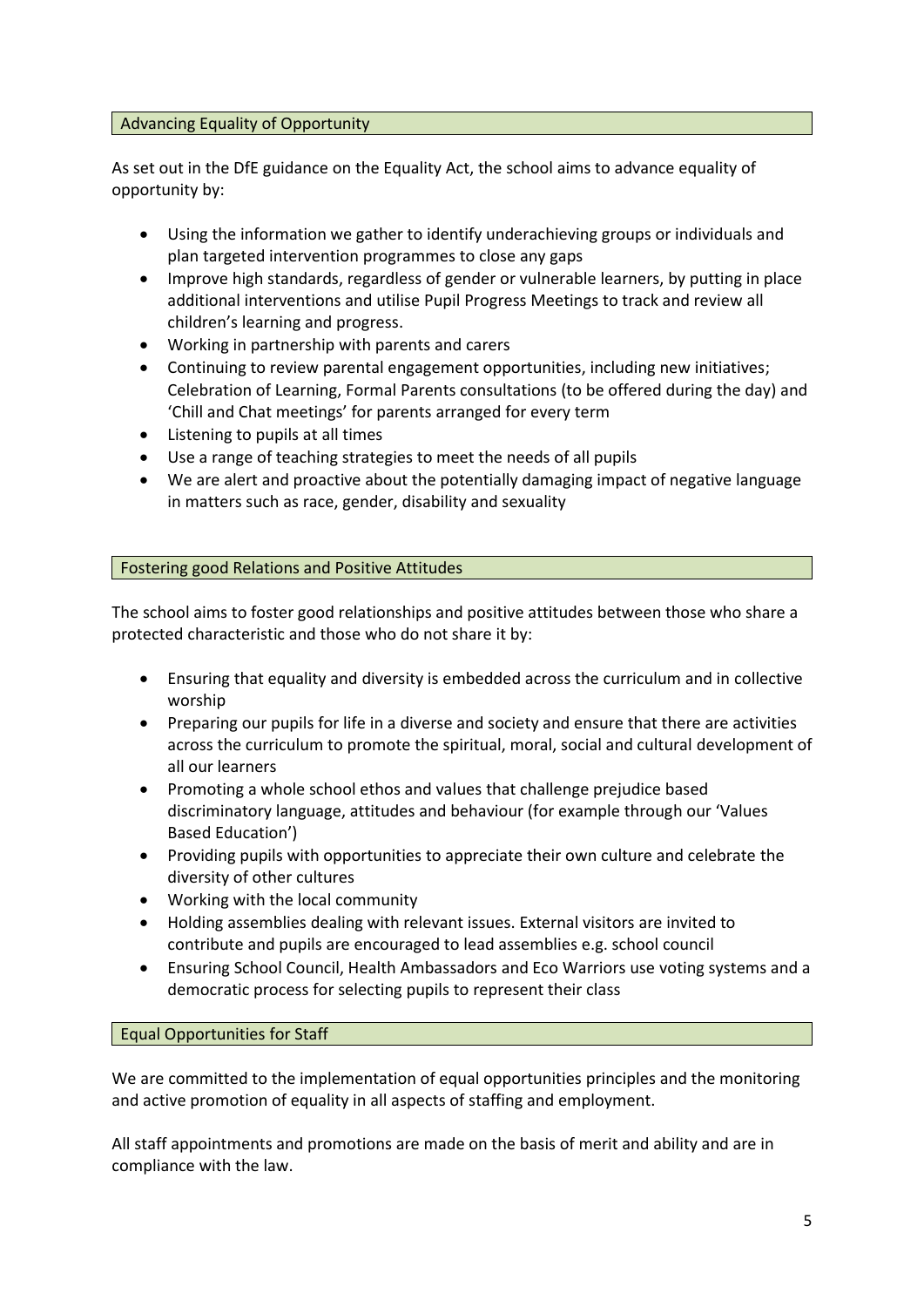#### Consultation and Involvement

It is a requirement that the development of this plan and the actions within it have been informed by the input of staff, pupils and parents and carers. We have achieved this by using the following to shape the plan:

- Feedback from the annual parent questionnaire, parents' evening, parent-school forum meetings or governors' parent-consultation meeting
- Input from staff surveys or through staff meetings / INSET
- Feedback from the school council, PSHE lessons, whole school surveys on children's attitudes to self and school (PASS)
- Issues raised in annual reviews of Statemented children or reviews of progress on Education Health Care Plans (EHCP), mentoring and support
- Feedback at governing body meetings

#### Equality Objectives

# **Objective 1: To continue to target gender gaps in academic performance at the end of KS2** Why?

To achieve this we will:

 Identify gender gaps through close monitoring of data on a termly basis in pupil progress meetings

# **Objective 2: To promote cultural development and understanding through a rich range of experience in school.**

Why: It has been recognised through the SMSC teaching that our children lack diversity in a range of cultures and experiences.

To achieve this we will:

- Identify through staff meetings and INSET days how different cultures are currently experienced through our curriculum.
- Plan celebrations and experiences, which occur throughout the year, to enrich the curriculum through events and visitors to school.
- To make this an ongoing objective over a number of years.